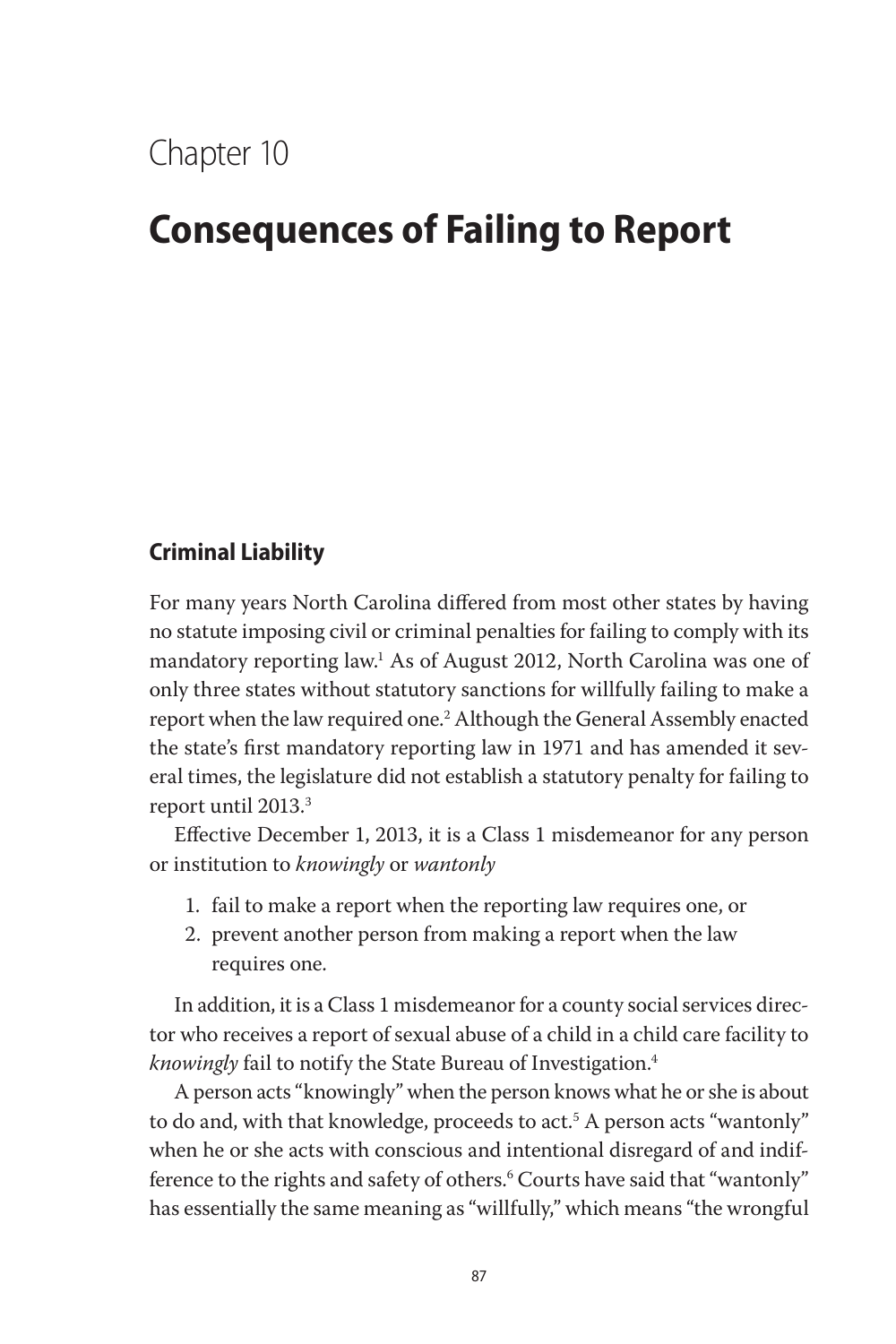doing of an act without legal excuse or justification, or the commission of an act purposely and deliberately in violation of law."7

Even before enactment of a statute creating a criminal penalty for failing to report, there was some risk of criminal liability for violating North Carolina's reporting law. In the 1980s, at least two people in the state were prosecuted for violating the reporting law.8 These cases were not appealed beyond the trial court level, so there were no appellate court decisions that served as precedent for other cases. The prosecutions were based on a seldom-used common law rule that if a statute does not specify consequences for failing to perform a duty created by the statute, a person who fails to perform that duty can be charged with a general misdemeanor.9 Because North Carolina now has a statutory penalty for failing to report, this common law theory is no longer relevant.

#### **Civil Liability**

The threat of civil liability has materialized rarely in this state. Although civil actions have been filed alleging violations of the reporting law, no appellate court decisions in North Carolina deal directly with civil liability for failing to report suspected child abuse, neglect, or dependency.<sup>10</sup> That does not mean that a person cannot be civilly liable for failing to report child abuse in North Carolina. The issue simply is not addressed in statutes and has not been addressed directly by appellate courts in this state.

A number of courts in other states have considered the issue of liability for failing to report, with varying results. Those cases involve statutory schemes that differ from state to state, and their conclusions vary. For example, most courts have rejected the notion that the state's mandatory reporting law itself implies a right to bring a civil action against someone who violates the law.11 A few, though, have held otherwise. The Supreme Court of Washington, interpreting a statute that mandates reporting by specified professionals, held that the state's reporting law "implies a cause of action against a mandatory reporter who fails to report suspected child abuse."<sup>12</sup>

The notion that violation of a statutory duty may form the basis for civil liability is a familiar one in North Carolina. Our courts have said that "when a statute imposes a duty on a person for the protection of others, it is a public safety statute and a violation of such a statute is negligence *per se*."13 However, not every statutory duty that can be associated with safety auto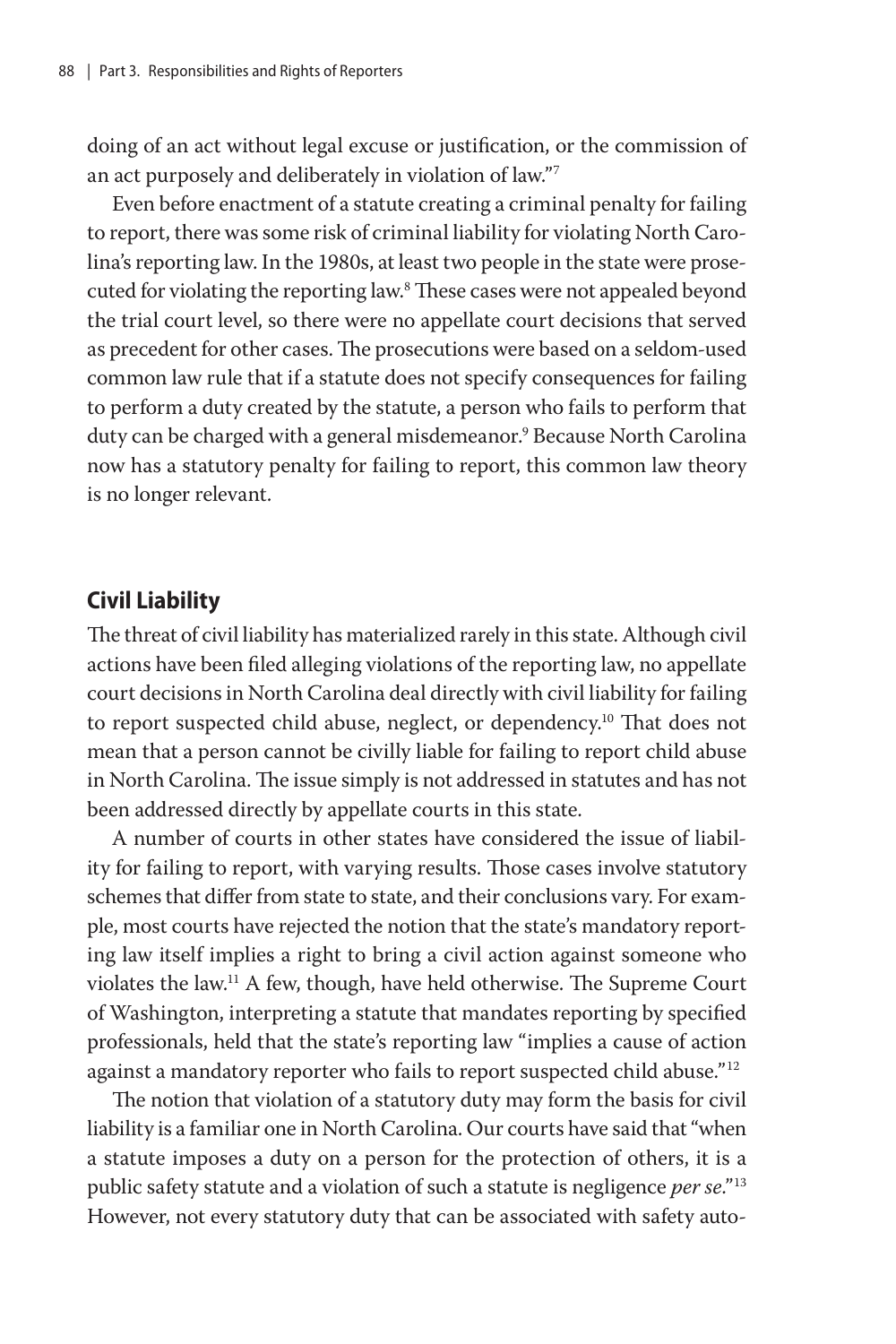matically creates a claim for negligence when the duty is breached.14 The courts have not spoken to the applicability of that principle to violations of the reporting law.15

Even if the reporting law itself does not create a civil cause of action for failing to report, application of the general principles of the law of negligence could result in liability.<sup>16</sup> Establishing a claim based on common law negligence requires the plaintiff to prove

- that the defendant had a duty of care to the plaintiff,
- that the defendant breached that duty,
- that the defendant's breach of duty was the actual or proximate cause of the injury to the plaintiff, and
- that the type of injury or harm suffered by the plaintiff was a foreseeable consequence of the defendant's breach of duty.17

Generally, the duty that every person owes to every other person is a duty of reasonable care under the circumstances to see that harm does not come to the other person. The existence of a statute creating a specific duty designed to protect a category of people may affect a court's assessment of what "reasonable care" is in a particular circumstance.<sup>18</sup> However, the court also would consider the statute's overall purposes in deciding whether the statute established the standard for reasonable care for purposes of negligence liability.19

Statutes that impose duties on law enforcement officers sometimes are treated differently. Courts have applied a doctrine known as the "public duty doctrine" to shield law enforcement officers from some liability claims based on alleged negligence, reasoning that the officers' duties are directed toward the protection of the public generally, not the protection of particular individuals. The court of appeals has held, however, that this doctrine does not protect an officer from a claim of negligence based on failing to report known child abuse, because the duty to report is not particular to law enforcement—it is a duty imposed by statute on everyone.<sup>20</sup>

If a court found that the reporting law set the minimum standard for reasonable care, liability for violating the reporting law still would exist only if the court also determined that a defendant's failure to report was the proximate cause of injury or harm to the child—that is, if the report had been made, the child most likely would not have been harmed. A case decided by the court of appeals in 2010 involved a child's claim that a hospital and other defendants who treated him for a wrist injury were negligent for failing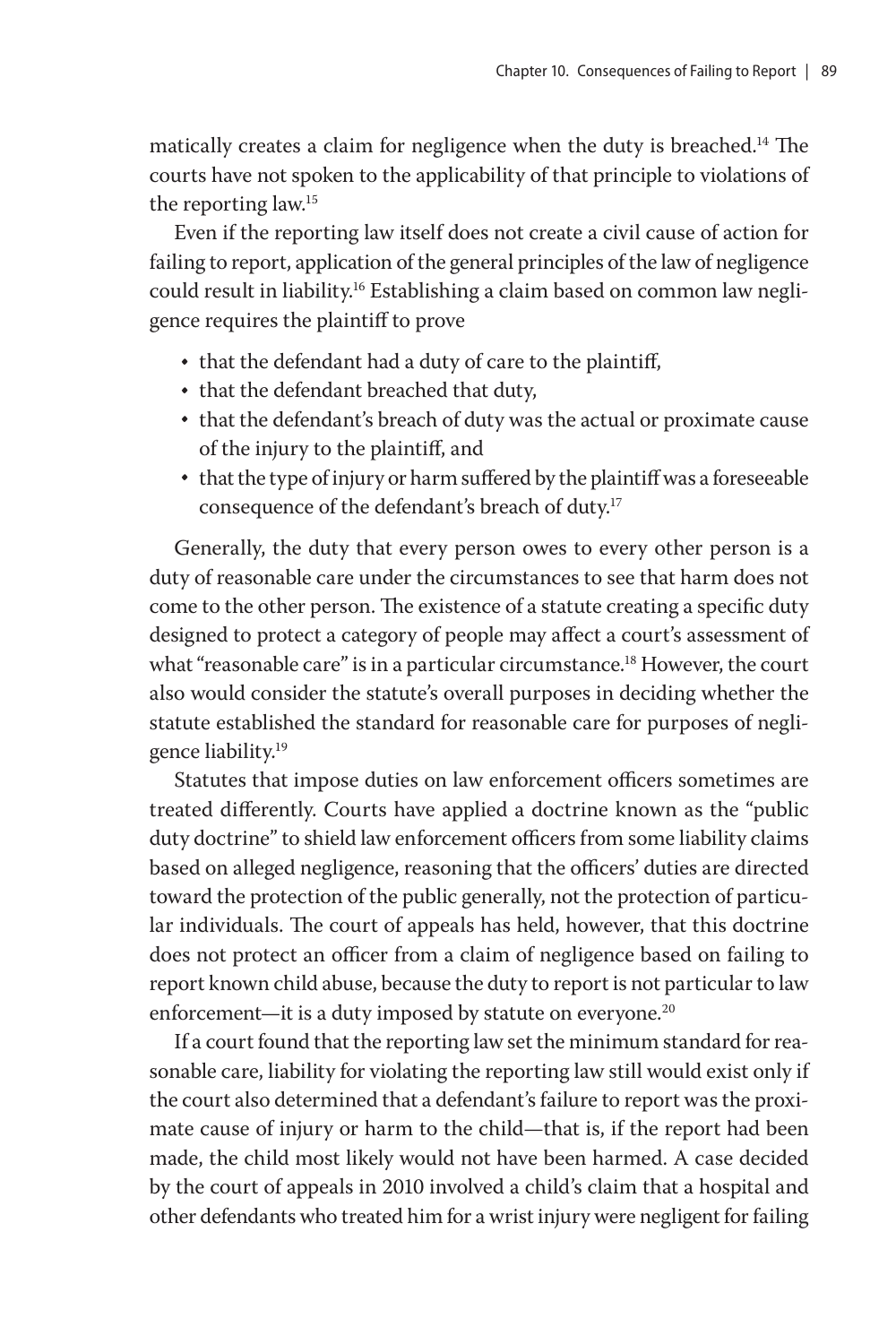to identify and report prior abuse the child had suffered.<sup>21</sup> After the child received treatment and returned home, he suffered a serious brain injury allegedly inflicted by his mother's boyfriend. The suit alleged that these injuries were caused by the defendants' negligence because had they followed proper screening procedures and identified the earlier abuse, a report would have been made to the department of social services and the department would have removed the child from the home. The trial court dismissed the case, and the court of appeals reversed, holding that the plaintiff's extensive medical evidence about the standard of care and causation was sufficient to withstand the defendants' motion to dismiss. In other words, the court held that a jury should determine "whether defendants' actions constituted a breach of the standard of care and proximately caused [the child's] injury."<sup>22</sup>

## **Other Consequences of Failing to Report**

The most obvious and serious consequence of not reporting suspected child abuse, neglect, or dependency is that a child may suffer unnecessarily. The cost to the child, the family, and ultimately to society may be immense especially when compared with the small effort required to make a report that may result in protection for the child. In some cases, of course, the consequences of not reporting may be insignificant. The suspicion may be unfounded, the department of social services may be involved already, or someone else may have made a report. But there is no way of predicting whether the report will make a difference in a child's life, and the law does not excuse a person from the duty to report for any of these or similar reasons.

In some instances a failure to report may place a person's professional credentials or employment in jeopardy. In reviewing the revocation of a psychologist's license based on multiple alleged violations of the Ethical Principles of Psychologists, the court of appeals held that the psychologist "technically" had violated both one of the ethical principles and the child abuse reporting law by failing to report suspected child abuse.<sup>23</sup> In response to the psychologist's argument that he had not reported because "he thought the matter was already in the judicial system and the parents and attorneys knew of the alleged sexual abuse," the court of appeals stated that the reporting law "makes no exceptions for extenuating circumstances in reporting suspected child abuse."<sup>24</sup>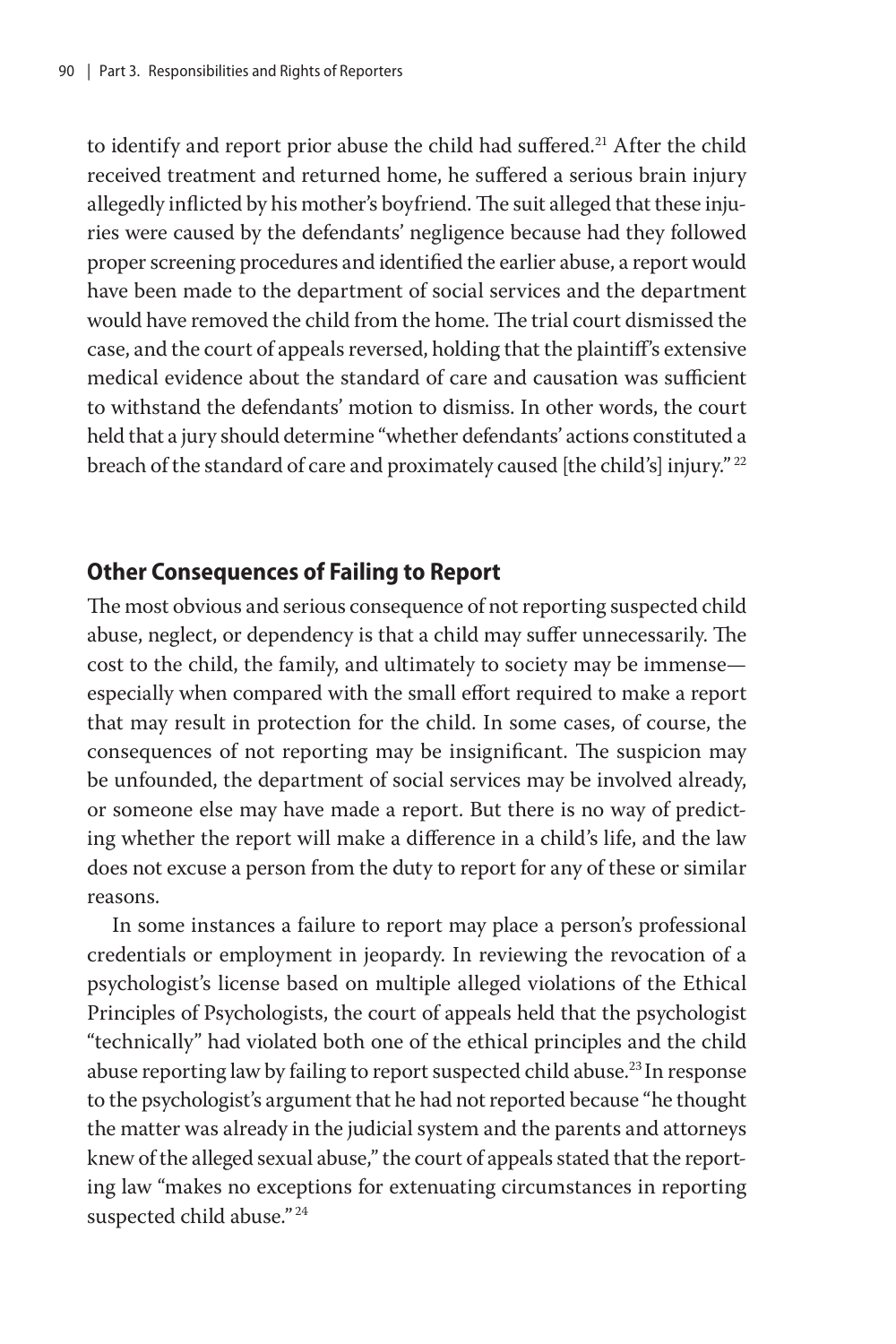North Carolina law relating to civil and criminal liability for failing to report suspected child abuse, neglect, or dependency remains relatively undeveloped. To encourage people to report, the Juvenile Code has relied primarily on the policies underlying the reporting requirement, the ease of reporting, and the provision of immunity for good-faith reporting—rather than on fear of civil liability or criminal prosecution for failing to report. Now, the possibility of criminal prosecution for knowingly or wantonly failing to report adds a substantial additional incentive to comply with the reporting law.

#### **Notes**

1. The committee that drafted the Juvenile Code that was in effect from 1980 to 1999 said in its 1979 report:

The Committee considered a penalty for not reporting abuse, neglect, or dependency to insure that the administrators of hospitals, schools, and other institutions whose employees may see evidence of abuse, neglect, or dependence develop a mechanism for reporting and encourage their employees to report such incidents as required by law. The Committee, however, concluded that the threat of civil suit for failure to report should be sufficient incentive for institutions to encourage reporting.

Juvenile Code Revision Committee, *The Final Report of the Juvenile Code Revision Committee* (Raleigh, N.C.: North Carolina Department of Crime Control and Public Safety, Jan. 1979), 34–35.

2. U.S. Department of Health & Human Services, Administration for Children & Families, Child Welfare Information Gateway, "Penalties for Failure to Report and False Reporting of Child Abuse and Neglect," August 2012, www.childwelfare.gov/ systemwide/laws\_policies/statutes/report.cfmall.pdf. *See also* Seth C. Kalichman, *Mandated Reporting of Suspected Child Abuse: Ethics, Law, & Policy*, 2nd ed. (hereinafter *Mandated Reporting of Suspected Child Abuse*) (Washington, D.C.: American Psychological Association, 1999), 33–42.

3. *See* S.L. 2013-52, sec. 7.

4. S.L. 2013-52, sec. 7, rewrote the reporting law, G.S. 7B-301, to create these offenses.

5. *See, e.g*., State v. Williams, \_\_\_ N.C. App. \_\_\_, 741 S.E.2d 9, 19 (2013).

6. Jessica Smith, *North Carolina Crimes: A Guidebook on the Elements of Crime*, 7th ed. (Chapel Hill, N.C.: UNC School of Government, 2012), 6, *citing* State v. Brackett, 306 N.C. 138 (1982); State v. Williams, 284 N.C. 67 (1973).

7. *Id*. at 6–7, *citing* State v. Arnold, 264 N.C. 348 (1965).

8. *See* State v. Freitag, Wake Cnty. Dist. Ct., Jan. 31, 1986; State v. Gray, Durham Cnty. Dist. Ct., Feb. 1986, and Durham Cnty. Super. Ct., Jan. 14, 1987. *See also* "Assistant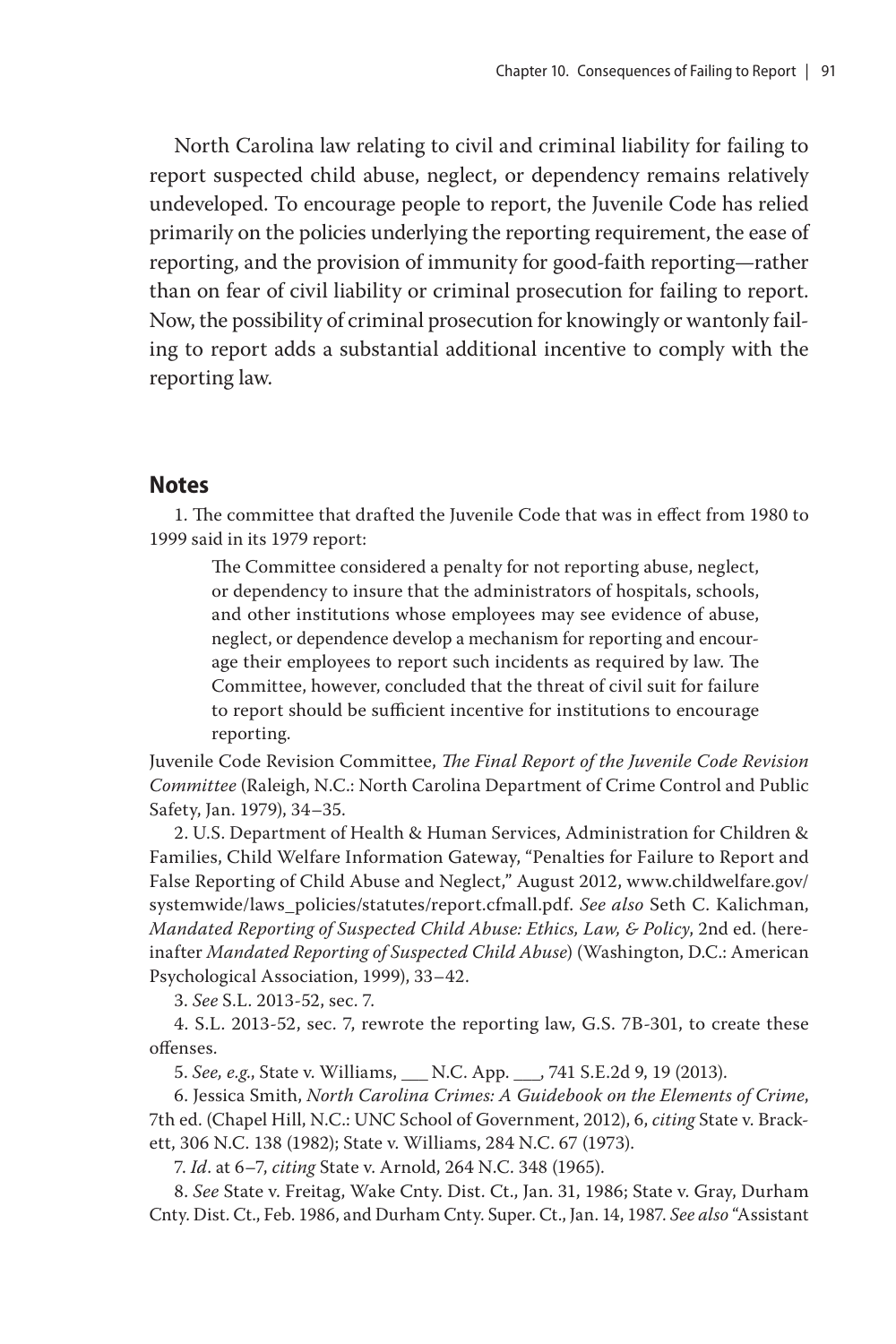Superintendent Convicted for Not Reporting Suspected Child Abuse," *School Law Bulletin* 17 (Spring 1986): 46–47, and "Charges against Chapel Hill Psychologist Dismissed," *Durham Morning Herald*, January 15, 1987, 1A. The *Gray* case is discussed at pages 36–37 *in* Kalichman, *Mandated Reporting of Suspected Child Abuse*, cited in full in note 1.

9. *See, e.g*., State v. Bishop, 228 N.C. 371, 45 S.E.2d 858 (1947); State v. Bloodworth, 94 N.C. 918 (1886); State v. Parker, 91 N.C. 650 (1884).

10. The state court of appeals affirmed the trial court's dismissal of an action in which negligent failure to report child abuse was one of six claims against a school principal, but the appellate court's opinion made no mention of the specific claim relating to failure to report. Medlin v. Bass, 96 N.C. App. 410, 386 S.E.2d 80 (1989), *aff'd*, 327 N.C. 587, 398 S.E.2d 460 (1990). In a case brought by former minor patients of a state hospital, the court of appeals affirmed the trial court's grant of summary judgment in favor of the defendants, finding among other things that one incident of offensive touching of a minor patient by a male staff member did not constitute abuse that had to be reported. Susan B. v. Planavsky, 60 N.C. App. 77, 298 S.E.2d 397 (1982), *review denied*, 307 N.C. 702, 301 S.E.2d 388 (1983). A civil action in which one claim asserted was that school officials were negligent in failing to report child abuse was filed in Onslow County in 1986 by a student after he reached age eighteen, but the case was settled before it went to trial. Complaint on behalf of minor plaintiff, Hague v. Lloyd, No. 86-CVS-1347, Onslow Cnty. Super. Ct., filed Aug. 1, 1986.

11. *See, e.g*., Doe *ex rel*. Doe v. Wal-Mart Stores, Inc., 393 S.C. 240, 711 S.E.2d 908 (2011) (holding that South Carolina's reporting law did not create a private right of action for negligence *per se*); Becker v. Mayo Found., 737 N.W.2d 200 (Minn. 2007) (holding that the reporting law did not create civil liability for failing to report); Arbaugh v. Bd. of Educ., Cnty. of Pendleton, 214 W. Va. 677, 682–83, 591 S.E.2d 235, 241 (2003) (concluding that West Virginia's reporting law did not create an implied private civil cause of action and citing cases from other states reaching the same conclusion).

12. Beggs v. Wash. Dep't of Soc. & Health Servs., 171 Wash. 2d 69, 77, 247 P.3d 421, 425 (2011). *See also* Ham v. Hosp. of Morristown, Inc., 917 F. Supp. 531 (E.D. Tenn. 1995) (holding that Tennessee's reporting statute created a private cause of action for failure of physicians and hospital personnel to recognize and report symptoms of child abuse).

13. Gregory v. Kilbride, 150 N.C. App. 601, 610, 565 S.E.2d 685, 692 (2002), *review denied*, 357 N.C. 164, 580 S.E.2d 365 (2003), *citing* McEwen Funeral Serv., Inc. v. Charlotte City Coach Lines, Inc., 248 N.C. 146, 102 S.E.2d 816 (1958) (additional citation omitted).

14. *Gregory*, 150 N.C. App. at 610, 565 S.E.2d at 692.

15. The court of appeals did hold in one case that violation of the statute prescribing a social services department's duties after receiving a report of suspected abuse or neglect could give rise to an action for negligence. Coleman v. Cooper, 89 N.C. App. 188, 197, 366 S.E.2d 2, 8 (1988), *aff'd in part, rev'd in part, remanded, as to individual defendant's liability*, 102 N.C. App. 650, 403 S.E.2d 577*, review denied*, 329 N.C. 786, 408 S.E.2d 517 (1991).